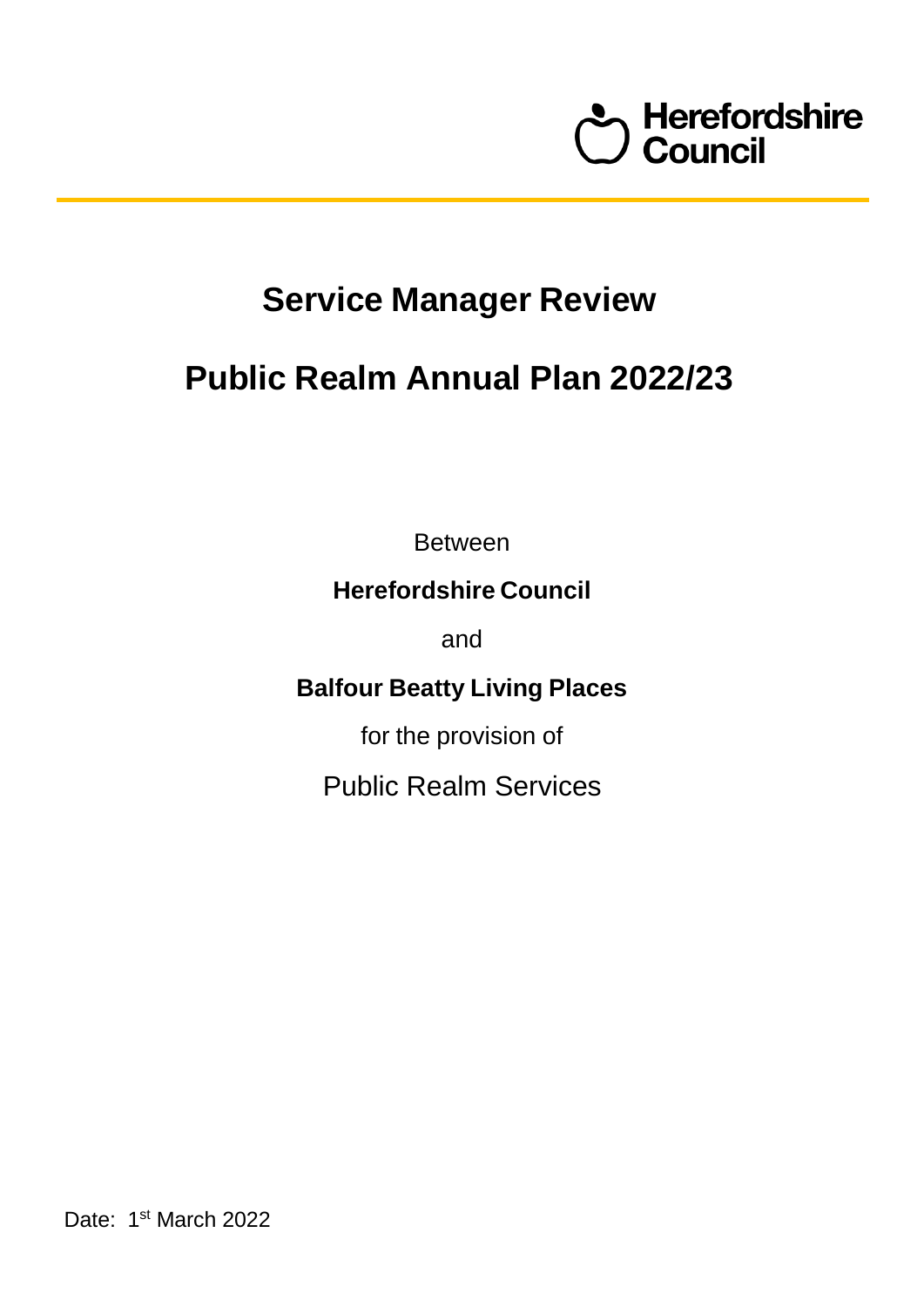#### **Herefordshire Council – Public Realm Contract – Service Manager Review of Annual Plan 2021/22**

#### **Acceptance Stage**

#### **Introduction**

The Public Realm Services Contract (the Contract) requires the Provider to each year produce an Annual Plan. The Contract defines the "Annual Plan" as

'is the plan to be prepared by the Provider for each Financial Year falling wholly or partly within the Contract Period as detailed in clause 21.2.'

This is the Service Manager's review of the Annual Plan as submitted by the Provider for the 2022/23 financial year, to test whether it is a plan that should be accepted as the Annual Plan for the 2022/23 financial year.

#### **Acceptance Criteria**

Clause 21.2.3 of the Contract, which is reproduced below sets, out the grounds for not approving the annual plan, and as such provides the basis for any contractual test of the Annual Plan.

'Each Annual Plan is approved by the Strategic Partnering Board prior to the start of the Financial Year to which it relates. Grounds for not approving an Annual Plan are that:

- the Annual Plan will not meet the Employer's Objectives; or
- the delivery of the Annual Plan will exceed the Services Budget and/or the delivery of the Services set out in the Annual Plan that will be treated as Revenue Services or Capital Services (respectively) exceed the relevant Revenue Services Budget or Capital Services Budget (respectively); or
- the Annual Plan does not sufficiently demonstrate that it is capable of delivering on the target of Cashable Savings of 3% in the relevant Financial Year as against the projected total spend by the *Employer* on all of the Services in the previous Financial Year (or whatever equivalent efficiency measure that may be placed upon the *Employer* by central government or reasonably agreed between the *Employer* and the *Provider* during the Contract Period); or
- the Annual Plan is not in accordance with the Service Information; or
- the Annual Plan does not address priorities for the relevant Financial Year agreed by the Strategic Partnering Board.

Following approval in accordance with this clause, the *Service Manager* approves any final version of the Annual Plan reflecting matters approved by the Strategic Partnering Board in accordance with clause 21.3.3.'

In addition Clause 21.3 sets out the details that are to be contained in the Annual plan and this also provides the basis for any contractual test of the Annual Plan. This Clause (reproduced below) also sets out reasons why the Service Manager may not accept the Annual plan and the timescale for this process, which is 20 days. If the Service Manager does not respond within 20 days then the Annual Plan would be taken as having been accepted.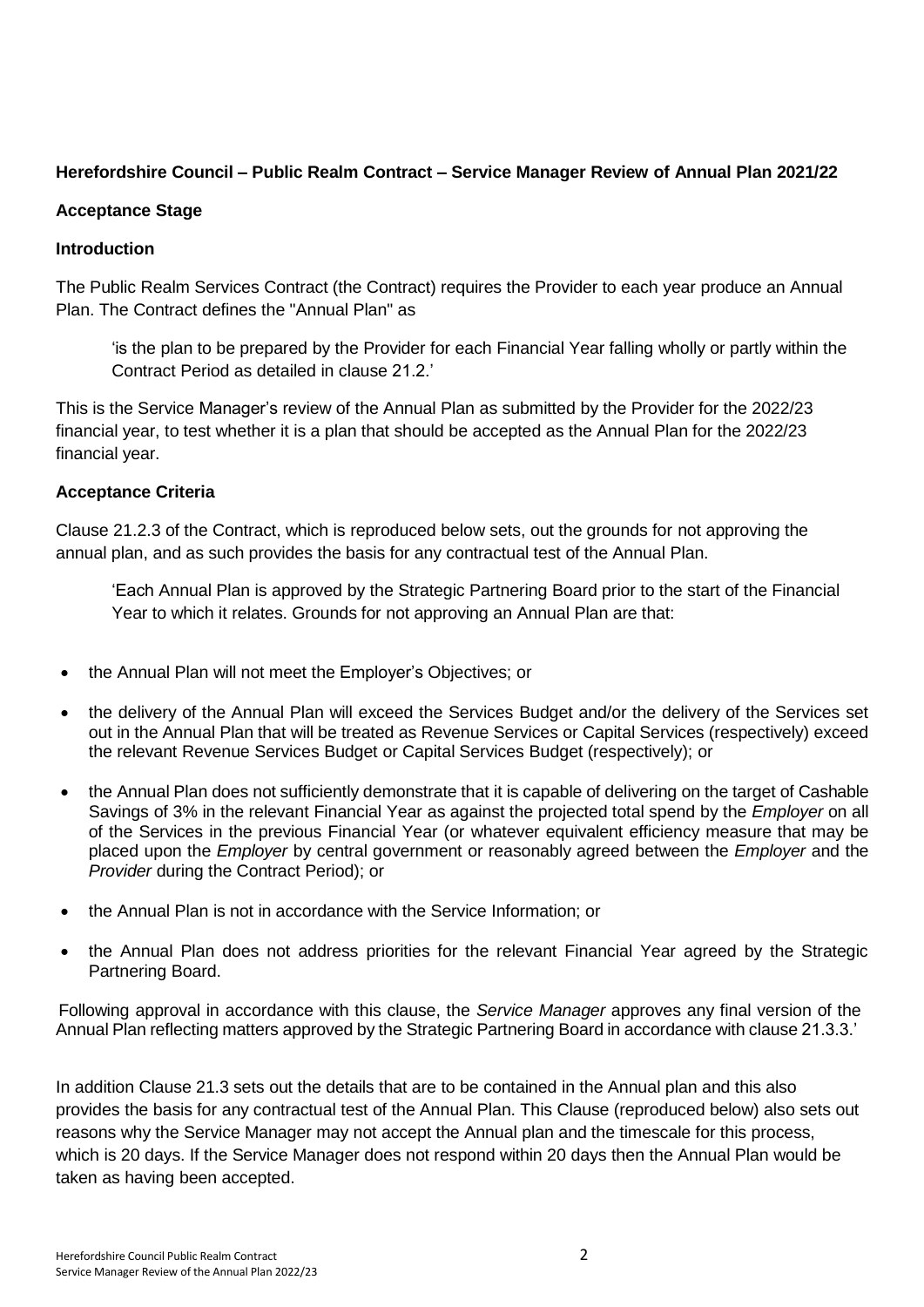- 21.3.1 The Annual Plan seeks to set out details of the Services to be provided during the relevant Financial Year in order to best meet the achievement of the Employer's Objectives within the Services Budget whilst demonstrating value for money for the relevant budgetary spend. The *Provider* develops the Annual Plan in accordance with clause 21.2. The *Provider* submits the final version of the Annual Plan (in accordance with clause 21.2.3 above) and any amended version during the course of any Financial Year to the *Service Manager* for acceptance.
- 21.3.2 The *Provider* shows on each Annual Plan which he submits for acceptance:
	- the Financial Year to which the Annual Plan relates;
	- the estimated Defined Cost plus Fee, plus any risk contingency in relation to each activity and/or Scheme shown in the Annual Plan so as to provide a complete breakdown of the proposed expenditure against the Revenue Services Budget and the Capital Services Budget respectively;
	- the *Provider's* proposals for working with the *Employer* to achieve the target of Cashable Savings of 3% in the relevant Financial Year as against the projected total spend by the *Employer* on all of the Services in the previous Financial Year (or whatever equivalent efficiency measure that may be placed upon the *Employer* by central government or reasonably agreed between the *Employer* and the *Provider* during the Contract Period);
	- the estimated Local Overhead Cost (including, for the avoidance of doubt, all property and ICT costs payable by the *Provider* to the *Employer* in connection with the provision of the Services);
	- the order and timing of the work of the *Employer* and Others as last agreed with them by the *Provider*;
	- the dates when, in order to Provide the Services in accordance with the Annual Plan, the *Provider* will need:
		- o access to the Public Realm;
		- o acceptances;
		- o Materials, equipment and other things to be provided by the *Employer*; and
		- o Information from Others.
	- which part or parts of the Services will be carried out as Target Cost Services and/or Lump Sum Services and/or Cost Reimbursable Services and
	- other information which the Service Information requires the *Provider* to show on an Annual Plan submitted for acceptance.
- 21.3.3 Within 20 Working Days of the *Provider* submitting an Annual Plan to him for acceptance, the *Service Manager* either accepts the Annual Plan or notifies the *Provider* of his reasons for not accepting it. Reasons for not accepting an Annual Plan are that:
	- it does not reflect the matters approved by the Strategic Partnering Board in accordance with clause 21.2.3;
	- the *Provider's* plans which it shows are not practicable;
	- it does not show the information which this contract requires;
	- it does not represent the *Provider's* plans realistically; or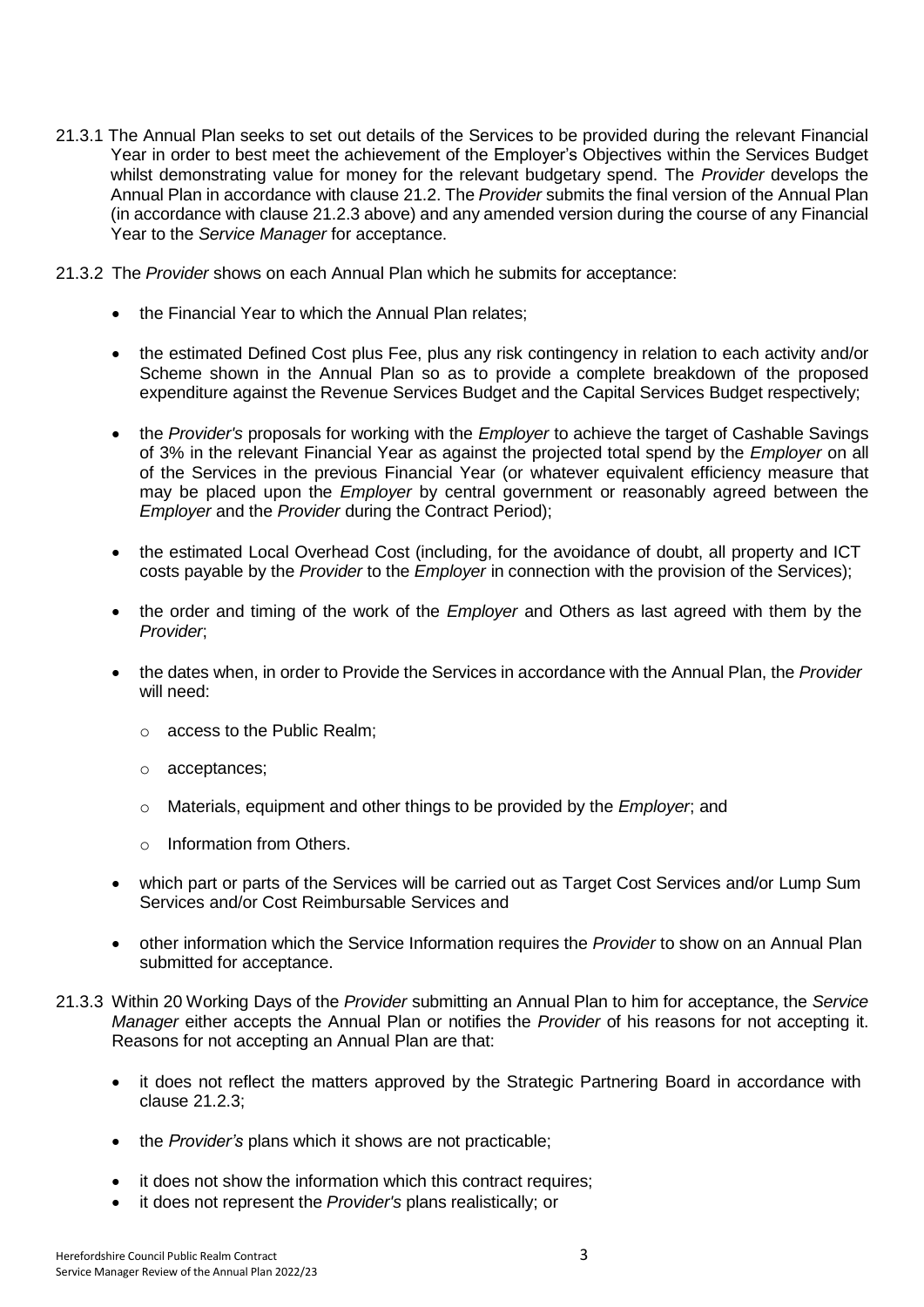• it does not comply with the Service Information.'

In summary, to comply with the Contract, and as such be an acceptable plan the Annual Plan should:

- Meet the Council's objectives, as per the Contract;
- Proposed expenditure must be within Capital and Revenue Budgets that have been assigned to Balfour Beatty Living Places (BBLP);
- Be capable of delivering 3% cashable savings for the Council against the prior year's spend;
- Be in accordance with the Service Information and contain any information that is required to be included in the Annual Plan by the Service Information;
- Address any prioritise set by the Strategic Partnering Board;
- State the financial year to which it relates;
- Provide estimated cost + fee for each activity in the plan;
- Provide details of any risk contingencies in relation to each activity;
- State the estimated Local Overhead Cost;
- Show the order and timing of the works, including works for Others;
- Show any dates when the BBLP will require access, acceptances, materials from the Council or information from Others to deliver the Annual Plan;
- Show the payment mechanism for each part;
- Be practicable; and
- Be a realistic reflection of BBLP's plans.

For the avoidance of doubt, this list is a summary of the content of the Contract and the terms of the Contract will take precedence should there be any challenge to the acceptance or otherwise of the Annual Plan as submitted.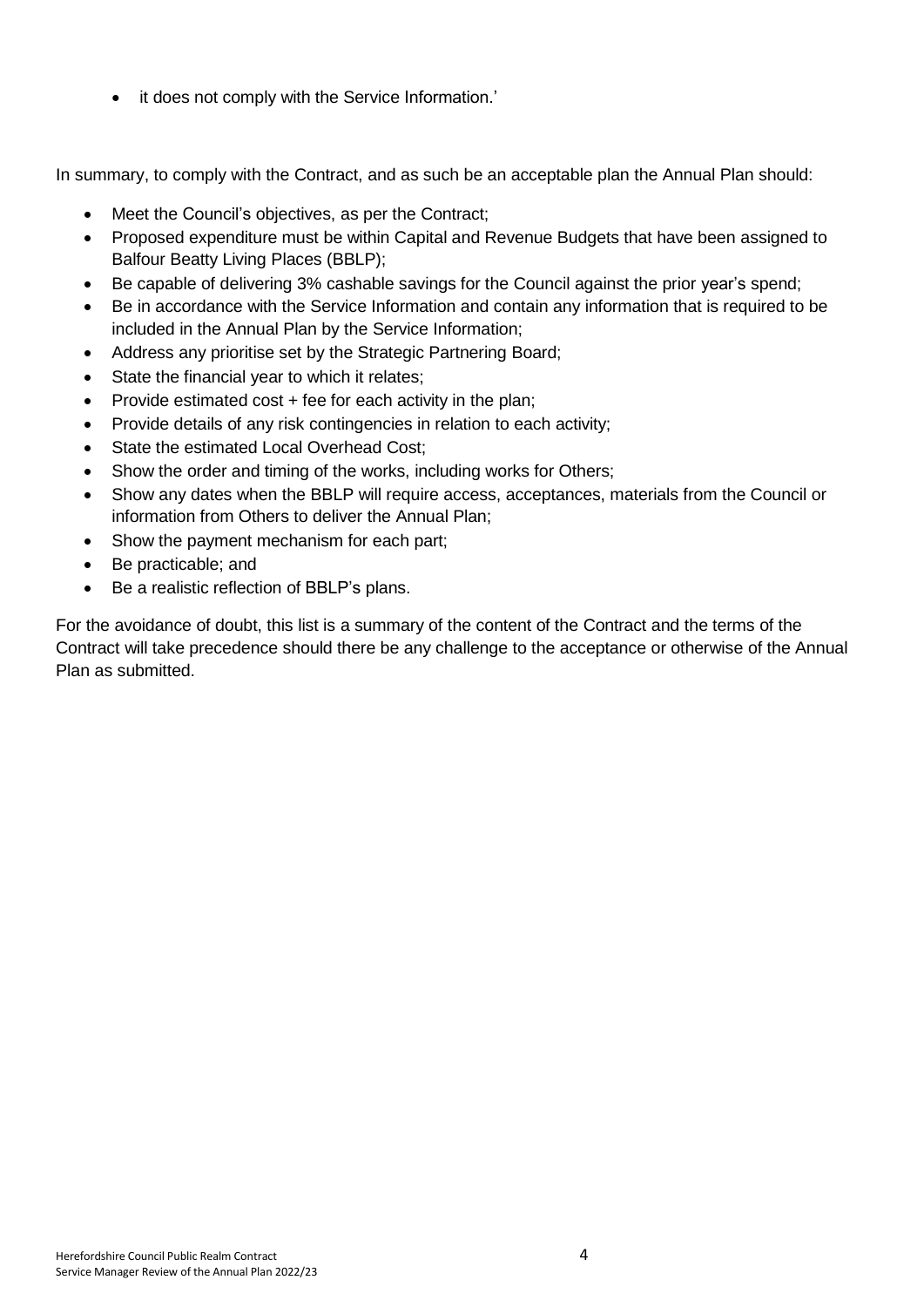#### **Overview**

The Annual Plan consists of the fourteen technical annexes (service level agreements), including supporting financial information. In addition the 'Provider' Balfour Beatty Living Places (BBLP) captures the overarching deliverables of the Annual Plan in 'the Service Overview', this document sets out the partnership principles and mechanisms that allow for the effective delivery of public realm services and also includes further summary commercial and financial information and pointing to relevant detail captured elsewhere, for example in the Public Realm Contract.

The approach to building the Annual Plan for 2022/23 involved assigning senior managers from both the Council and BBLP as Annual Plan Champions, each responsible for consulting with their individual teams, internal and external stakeholders to develop the service annexes to meet the employer requirements and in accordance with the corporate budgetary information as agreed through budget approval process.

| <b>Annexe</b>  | <b>Service Description</b>                        | <b>Owner</b>       | <b>Champion</b>              |                           |  |
|----------------|---------------------------------------------------|--------------------|------------------------------|---------------------------|--|
|                |                                                   |                    | <b>Herefordshire Council</b> | <b>BBLP</b>               |  |
| 0              | Local Management Overhead                         | Laura Lloyd        | Tina Pugh                    | Laura Lloyd               |  |
|                | <b>Network Resilience</b>                         | Paul Raynor        | <b>Bruce Evans</b>           | Paul Raynor               |  |
| $\overline{2}$ | Community Development and Stakeholder Management  | <b>Rachel Rice</b> | Philippa Lydford             | Antony Agate              |  |
| 3              | End to End Network Improvement                    | Laura Lloyd        | <b>Bruce Evans</b>           | James Reynolds            |  |
| 4              | <b>Development Control</b>                        | <b>TBD</b>         | TBD                          | TBD                       |  |
| 5              | Fleet Management                                  | Paul Raynor        | <b>Ben Boswell</b>           | <b>Richard Raczkowski</b> |  |
| 6              | Parks, Open Spaces, Landscaping, Verges and Trees | Paul Raynor        | Spencer Grogan               | Paul Raynor               |  |
|                | Managing Water on the Network                     | Laura Lloyd        | <b>Steven Hodges</b>         | Gareth Toft               |  |
| 8              | <b>TAMP</b>                                       | Laura Lloyd        | <b>Mark Lewis</b>            | Gareth Toft               |  |
| 9              | Network Management and Traffic                    | <b>Rachel Rice</b> | <b>Bruce Evans</b>           | <b>Rachel Rice</b>        |  |
| 10             | Network Rehabilitation and Maintenance            | Paul Raynor        | <b>Bruce Evans</b>           | Paul Raynor               |  |
| 12             | <b>Street Cleansing</b>                           | Paul Raynor        | Spencer Grogan               | Paul Raynor               |  |
| 13             | <b>Street Lighting</b>                            | Laura Lloyd        | <b>Mark Lewis</b>            | Gareth Toft               |  |
| 14             | <b>Structures</b>                                 | Laura Lloyd        | <b>Bruce Evans</b>           | Gareth Toft               |  |
|                |                                                   |                    |                              |                           |  |

The Annual Plan Annexes and Champions are as follows:-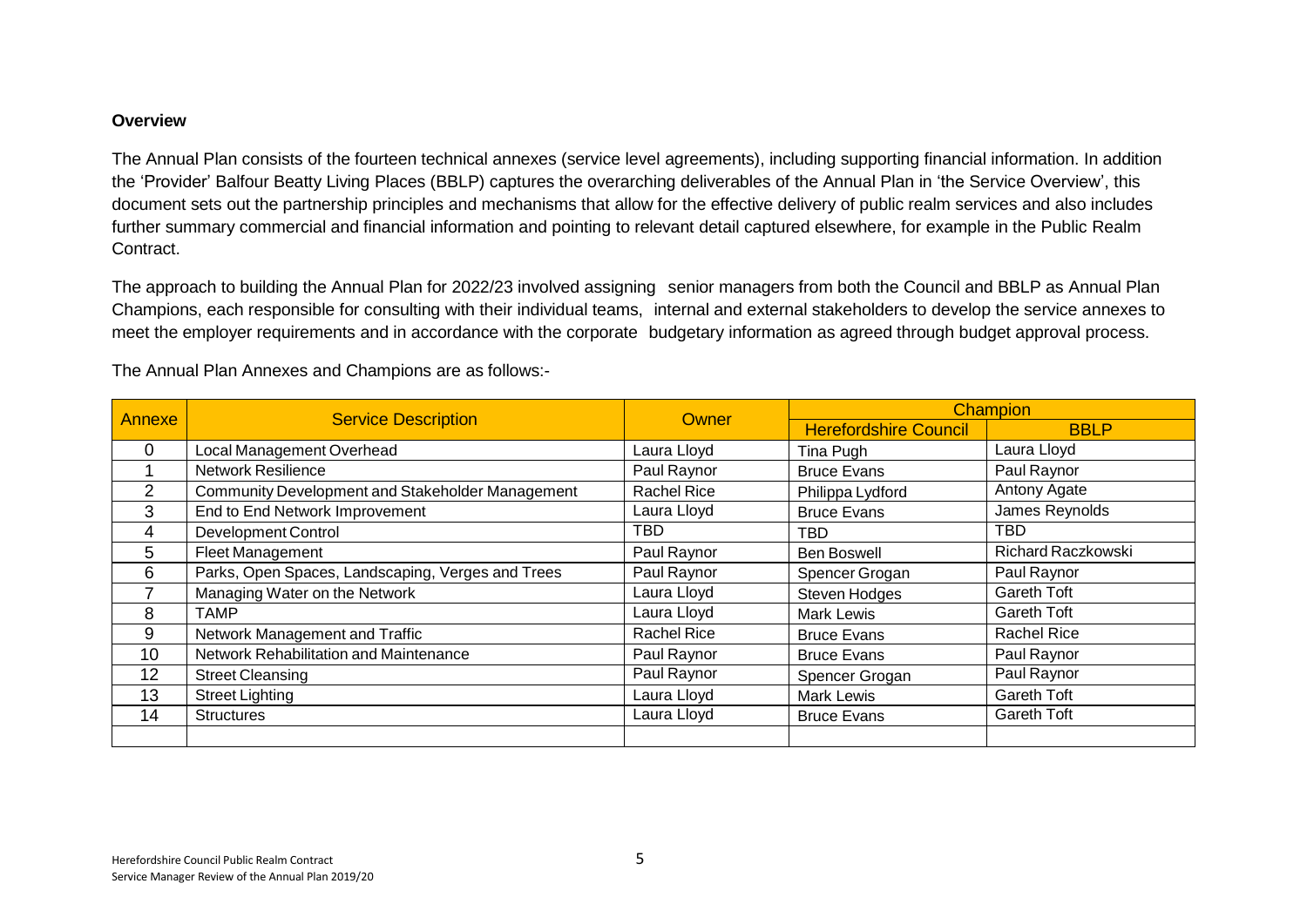Working in tandem with the annex champions and following on from a series of workshops and review meetings Herefordshire Council was issued with a set of 14 draft annexes describing the various elements of the service. These annexes contained an overview of the services, associated performance indicators and some high level descriptions of risks linked to the delivery of the service. The annexes describe the level of resource required to deliver the service and the roles required to do so. An important element of each of the Annexes shows the links to other service areas; this is an important aspect of the overall plan as it is essential that BBLP operate in a holistic perspective and not in specific singular service areas.

Summary presentations are to be made to Management Board, and all members briefing

The Annual Plan was approved subject to the any final amendments and review by the Service Manager.

Members and Parish councils have been invited to drop in sessions at Thorn depot or Virtually during Covid restrictions during January and February to promote the new Annual Plan.

The contract is clear on the criterion that is required to accept the Annual plan. The criteria for acceptance were used in the service manager's assessment of the information that was submitted for approval.

The principles of the submission are broadly acceptable, there were however a number of areas where, further information is required which are as follows:-

- 
- i) Forward Plan BBLP to finalise the 4 year programme 2022-2026 and present back to Strategic Partnership Board for approval before HC governance processes commences
- ii) Efficiency savings the table below details the Efficiency savings requirement, as the table shows there are further efficiencies to be defined in-year.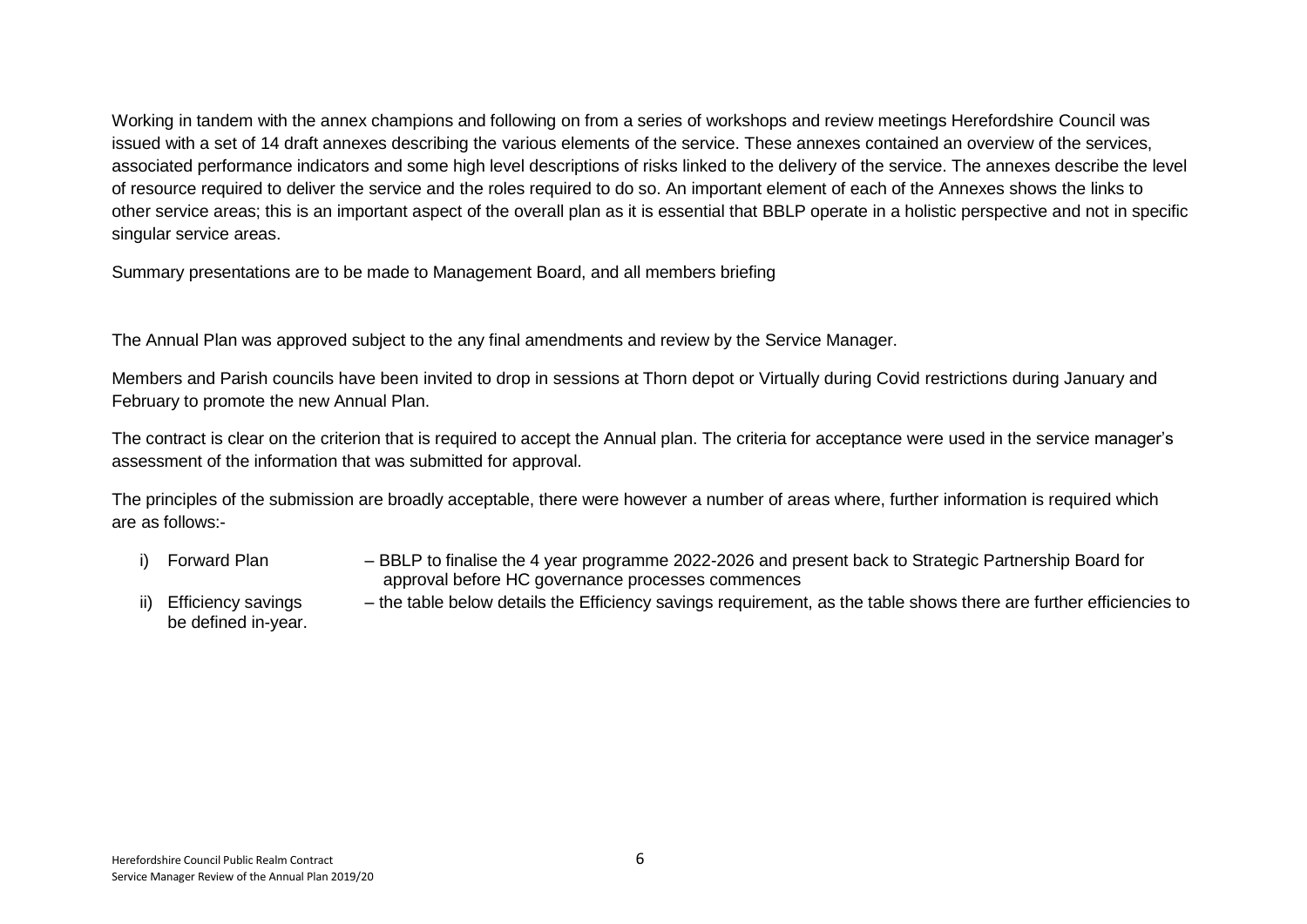The CMT will finalise these details with BBLP and the Assistant Director Environment and Place will approve these final amendments under the power delegated by the Decision to approve the principle of the annual plan.

#### **Conditions of Acceptance**

 The 'Provider' Balfour Beatty Livings Places engage with the Service Manager to provide further substantive information as identified in points above.

#### **Result**

The following table captures the result of this Service Manager's review of the entire Annual Plan together with: the actions that are required to enable its acceptance; and the conditions that enable its acceptance (assuming that required actions are completed to the Employer's satisfaction).

|     | Title: HEREFORDSHIRE PUBLIC REALM CONTRACT ANNUAL PLAN 2019/20 - Summary Table A                                                                     |                    |              |                                                                                                                                          |                       |  |            |  |  |  |
|-----|------------------------------------------------------------------------------------------------------------------------------------------------------|--------------------|--------------|------------------------------------------------------------------------------------------------------------------------------------------|-----------------------|--|------------|--|--|--|
|     | <b>Contractual Test</b>                                                                                                                              | <b>Pass</b><br>Y/N |              | <b>Comment</b>                                                                                                                           |                       |  | <b>RAG</b> |  |  |  |
| 1.0 | Meet the Council's<br>objectives, as per the<br>Contract;                                                                                            | $\vee$             |              | Subject Provider compliance with clause 21.3.2:- i.e. supplying further<br>detail on the order and timing of the works' where required.  |                       |  |            |  |  |  |
|     | Proposed expenditure<br>must be within Capital and<br>Revenue Budgets that<br>have been assigned to<br><b>Balfour Beatty Living</b><br>Places (BBLP) |                    |              | Financial information is provided in the Service Overview. The table<br>below sets out the proposed expenditure vs the assigned budgets. |                       |  |            |  |  |  |
|     |                                                                                                                                                      | $\vee$             |              |                                                                                                                                          | <b>Budget 2020/21</b> |  |            |  |  |  |
| 2.0 |                                                                                                                                                      |                    |              | Revenue                                                                                                                                  | £5.908,046            |  |            |  |  |  |
|     |                                                                                                                                                      |                    |              | Capital                                                                                                                                  | £12,867,000           |  |            |  |  |  |
|     |                                                                                                                                                      |                    | <b>TOTAL</b> | £18,775,046                                                                                                                              |                       |  |            |  |  |  |
|     |                                                                                                                                                      |                    |              |                                                                                                                                          |                       |  |            |  |  |  |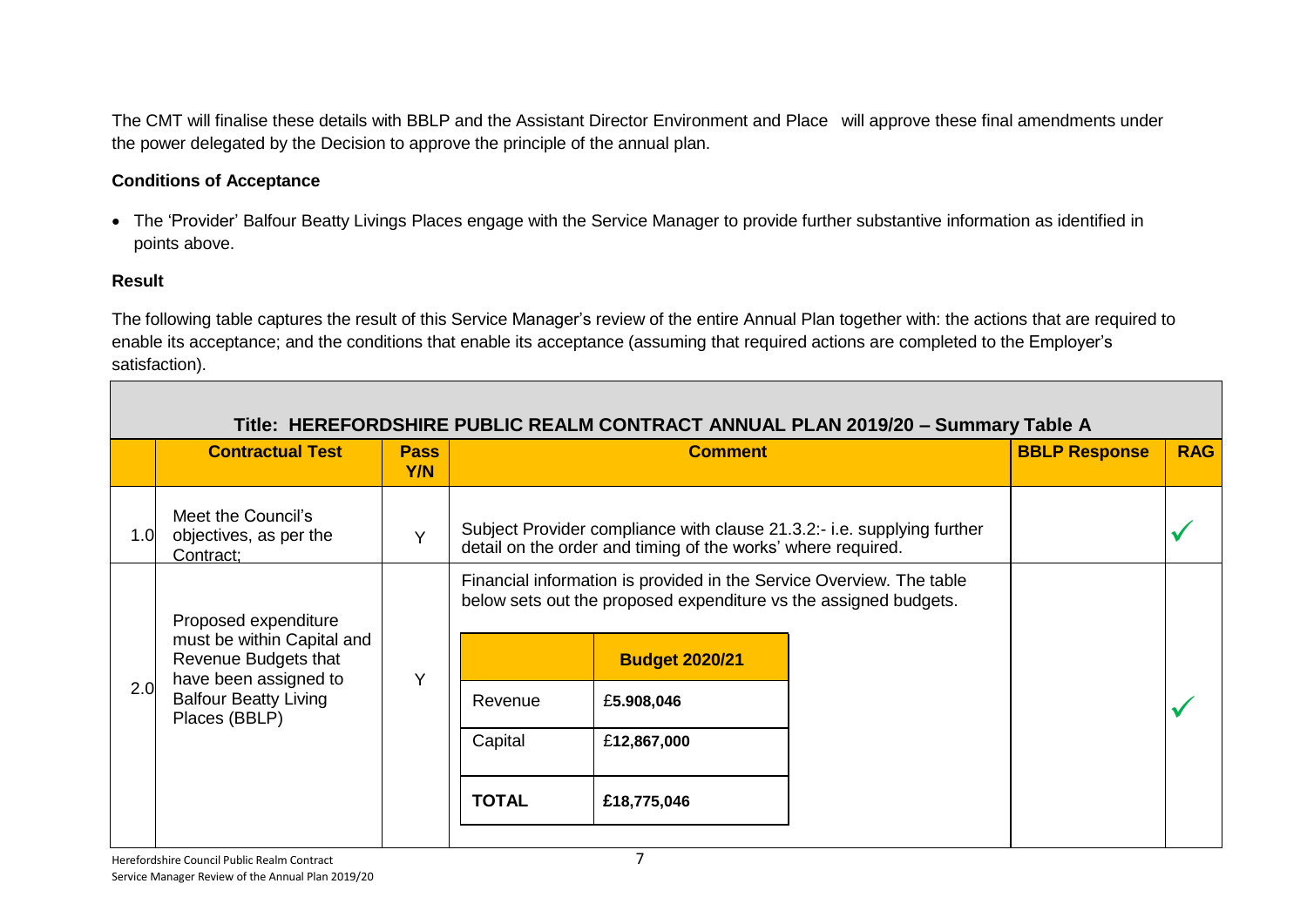| <b>Contractual Test</b> | <b>Pass</b><br>Y/N | <b>Comment</b>                           |            | <b>BBLP</b><br><b>Response</b> | <b>RAG</b> |
|-------------------------|--------------------|------------------------------------------|------------|--------------------------------|------------|
|                         |                    |                                          |            |                                |            |
|                         |                    | Revenue                                  |            |                                |            |
|                         |                    |                                          |            |                                |            |
|                         |                    |                                          |            |                                |            |
|                         |                    |                                          | 2022/23    |                                |            |
|                         |                    |                                          |            |                                |            |
|                         |                    | <b>Gross Base Budget</b>                 |            |                                |            |
|                         |                    | <b>Less: Savings</b>                     | 6,148,828  |                                |            |
|                         |                    | Removal of PROW/TRO                      | $-316,872$ |                                |            |
|                         |                    | <b>Inflation Uplift</b>                  | $-370,000$ |                                |            |
|                         |                    | <b>Gross Base Budget</b>                 | 316,736    |                                |            |
|                         |                    |                                          | 5,778,692  |                                |            |
|                         |                    | Income (NRSWA, Dropped kerbs)            |            |                                |            |
|                         |                    | <b>Net Revenue Budget</b>                | $-228,000$ |                                |            |
|                         |                    |                                          | 5,550,692  |                                |            |
|                         |                    | <b>Other In-year adjustments</b>         |            |                                |            |
|                         |                    | <b>Capital Interest Repayments</b>       |            |                                |            |
|                         |                    | <b>Commuted Sums</b>                     | $-3,324$   |                                |            |
|                         |                    |                                          | 290,678    |                                |            |
|                         |                    | <b>Total Contract Net Revenue Budget</b> |            |                                |            |
|                         |                    | S38/S278 works                           | 5,838,046  |                                |            |
|                         |                    |                                          |            |                                |            |
|                         |                    |                                          | 70,000     |                                |            |
|                         |                    | <b>BBLP BUDGET FOR WORKS</b>             |            |                                |            |
|                         |                    |                                          | 5,908,046  |                                |            |
|                         |                    |                                          |            |                                |            |
|                         |                    |                                          |            |                                |            |
|                         |                    |                                          |            |                                |            |
|                         |                    |                                          |            |                                |            |
|                         |                    |                                          |            |                                |            |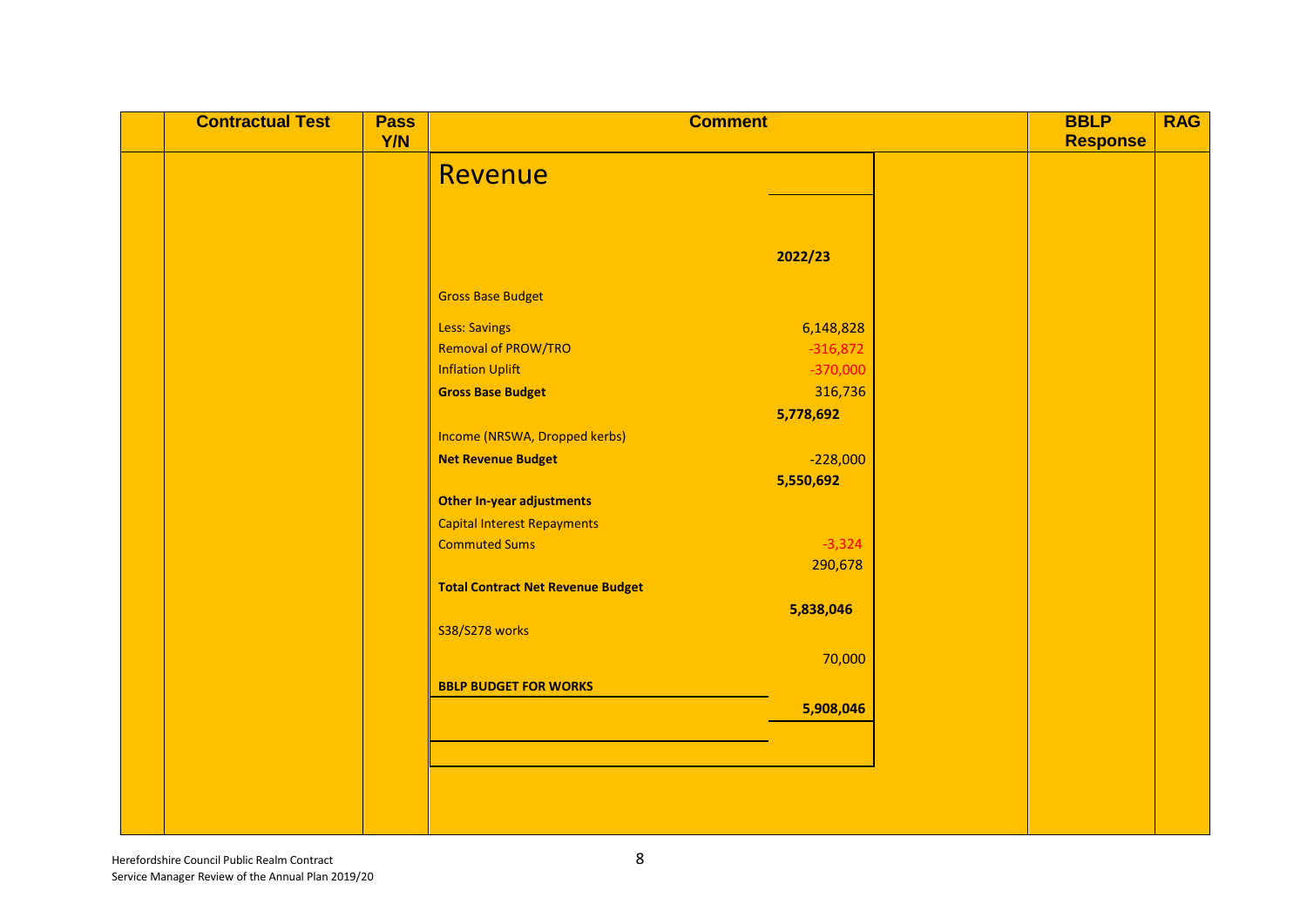| <b>Capital</b>                                  |             |
|-------------------------------------------------|-------------|
| <b>Local Transport Funding Block</b>            | 2022/2<br>3 |
| <b>Highways Maintenance Block</b>               | £0          |
| <b>Band 3</b>                                   | 6,395       |
| <b>Intergrated Transport Plan</b>               | 1,599       |
| <b>National Productivity Investment Fund</b>    | 1,077       |
| <b>Pothole Fund</b>                             | 6395        |
|                                                 | 15,466      |
| <b>Retained Herefordshire Council</b>           | 2022/2<br>3 |
|                                                 | £0          |
| <b>Staff Capitalisation</b>                     | 870         |
| £20m Road Infastructure principal repayments    | 554         |
| Land Owners / Easements / License payments      | 125         |
| <b>HRSA</b>                                     | 50          |
| PROW/TRO                                        | 470         |
| <b>Traffic Study</b>                            | 70          |
| <b>Safety Scheme</b>                            | 50          |
| <b>PROW</b>                                     | 160         |
| <b>TRO</b>                                      | 170         |
| <b>Weight Limit's</b>                           | 30          |
| 20mph Speed Limits                              | 50          |
|                                                 | 2,599       |
|                                                 | 2022/2      |
|                                                 | 3           |
| LTP monies to be used across various programmes | £0          |
|                                                 | 12,867      |

Service Manager Review of the Annual Plan 2019/20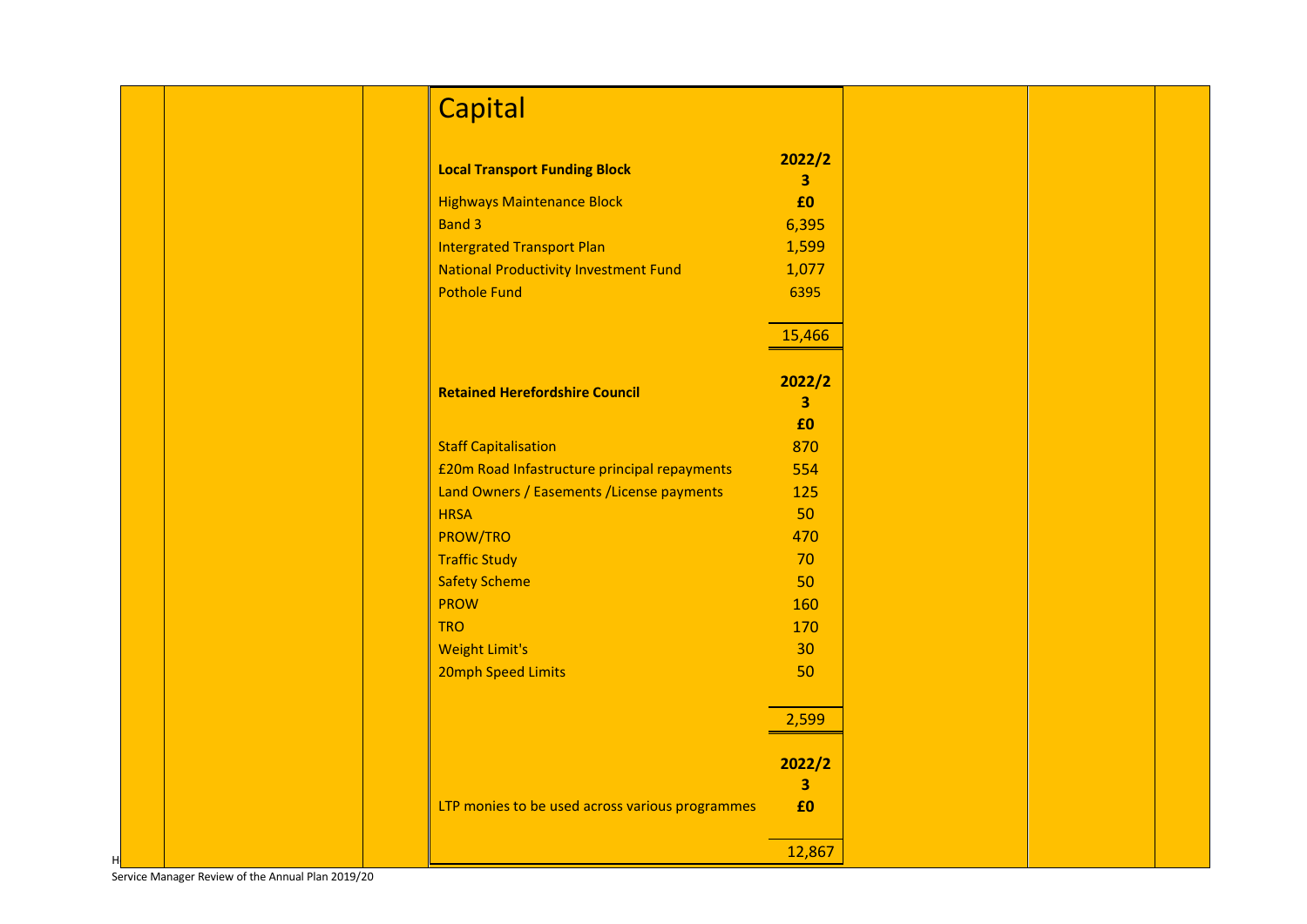|     | <b>Contractual Test</b> | <b>Pass</b><br>Y/N |                           | <b>RAG</b><br><b>Comment</b>                                                                                                  |                                                                            |  |
|-----|-------------------------|--------------------|---------------------------|-------------------------------------------------------------------------------------------------------------------------------|----------------------------------------------------------------------------|--|
|     |                         |                    |                           | The 3% savings targets for 2022/23 are to be agreed and formalized with BBLP, will come<br>from the following opportunities:- |                                                                            |  |
| 3.0 |                         |                    | <b>Saving Opportunity</b> | <b>In Year Revenue Savings</b><br><b>Target</b>                                                                               | <b>Approach to Achieve Saving</b>                                          |  |
|     |                         |                    | Gainshare                 | £263,000 ©                                                                                                                    | Value engineering of target costed schemes to<br>generate gainshare for HC |  |
|     |                         |                    | <b>Income Generation</b>  | £85,000 <sup>®</sup>                                                                                                          | Permitting income to fund 2 FTE posts for NRS                              |  |
|     |                         |                    | Capitalisation            | £116,000 <sup>®</sup>                                                                                                         | Reviewed rebalance based on capital and reve<br>budgets                    |  |
|     |                         | Y                  | <b>Plant Utilisation</b>  | £10,000 <sup>®</sup>                                                                                                          | Cross service utilisation of plant to reduce rent                          |  |
|     |                         |                    | Investment in Plant       | £100,000                                                                                                                      | Revenue efficiency savings or income generati<br>be identified in year     |  |
|     |                         |                    | <b>Increase Charges</b>   | £5,000                                                                                                                        | Increased charge by 15% for skips, scaffolds an<br>kerbs                   |  |
|     |                         |                    | <b>Total:</b>             | £579,000                                                                                                                      | (Revenue £316,000 & Capital £263,000)                                      |  |
|     |                         |                    |                           |                                                                                                                               |                                                                            |  |
|     |                         |                    |                           |                                                                                                                               |                                                                            |  |
|     |                         |                    |                           |                                                                                                                               |                                                                            |  |
|     |                         |                    |                           |                                                                                                                               |                                                                            |  |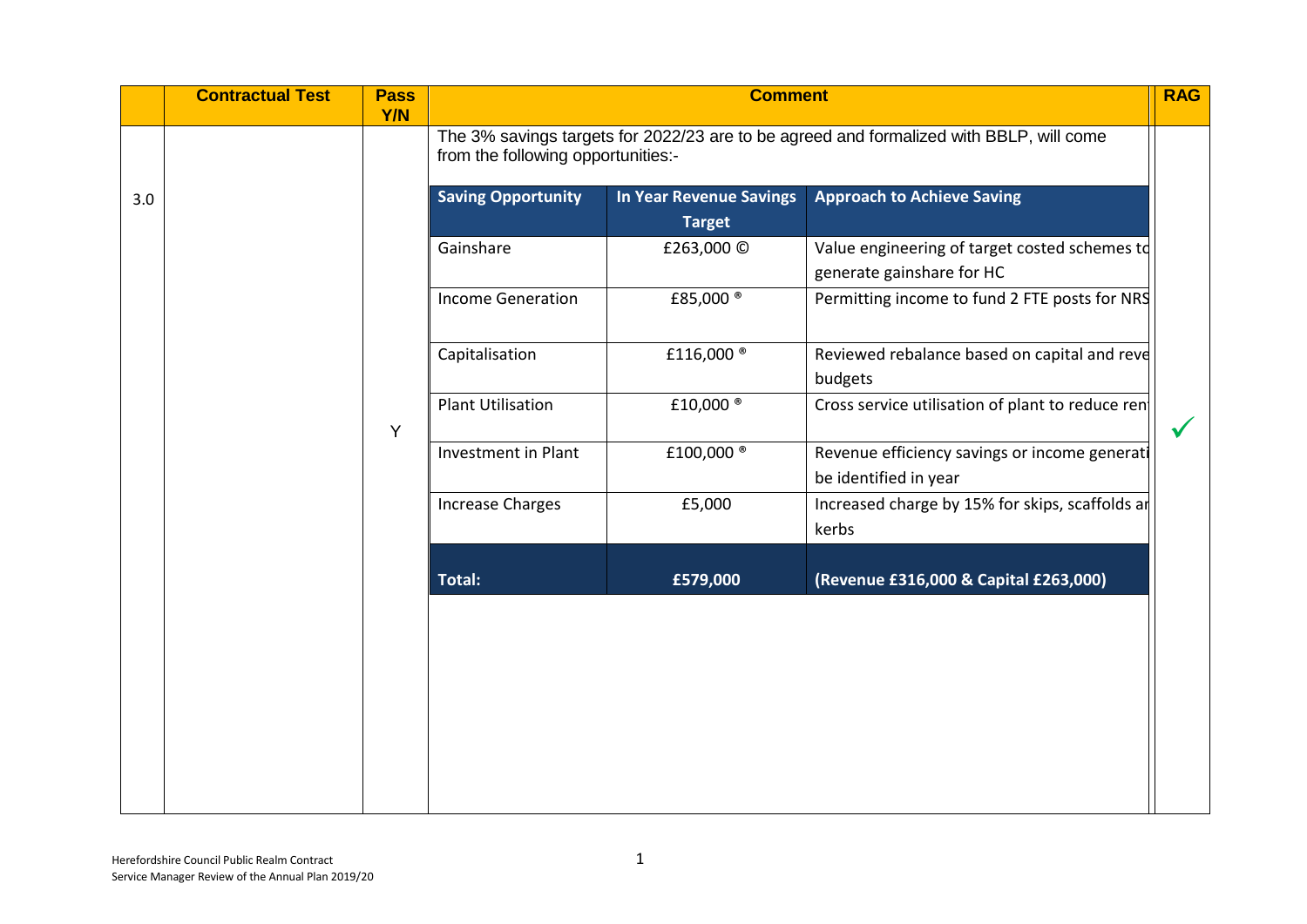|     | <b>Contractual Test</b>                                                                                                                                          | <b>Pass</b><br>Y/N | <b>Comment</b>                                                                                                                                                                                                                                                                                                                                                                                                                  | <b>BBLP Comment</b> | <b>RAG</b> |
|-----|------------------------------------------------------------------------------------------------------------------------------------------------------------------|--------------------|---------------------------------------------------------------------------------------------------------------------------------------------------------------------------------------------------------------------------------------------------------------------------------------------------------------------------------------------------------------------------------------------------------------------------------|---------------------|------------|
| 4.0 | Be in accordance with the Service<br>Information and contain any information<br>that is required to be included in theAnnual<br>Plan by the Service Information; | Y                  | This is clear throughout                                                                                                                                                                                                                                                                                                                                                                                                        |                     |            |
| 5.0 | Address any priorities set out by the Strategic<br>Partnering Board                                                                                              | Y                  | None identified at the time of this report                                                                                                                                                                                                                                                                                                                                                                                      |                     |            |
| 6.0 | State the financial year to which it relates                                                                                                                     | Y                  | This is clear throughout                                                                                                                                                                                                                                                                                                                                                                                                        |                     |            |
| 7.0 | Provide estimate costs plus fee for each activity<br>in the plan                                                                                                 | Y                  | The financial information is contained in the<br>Service Overview and in detail as part of the<br>information submitted by the Provider. The<br>estimates are driven by the available budget;<br>using the open book process (as defined in the<br>Contract) the Provider will be required to supply<br>further detail when requested to satisfy scrutiny<br>and transparency of the cost components in the<br>Service Annexes. |                     |            |
| 8.0 | Provide details of any risk contingencies in<br>relation to each activity                                                                                        | Y                  | Key risks and mitigation have been identified in<br>each service annex.<br>High level risks will be managed through the<br>Partnership risk management process                                                                                                                                                                                                                                                                  |                     |            |
| 9.0 | State the Local Overhead Management Cost                                                                                                                         | Y                  | Provided as part of financial information to the<br>contract management team                                                                                                                                                                                                                                                                                                                                                    |                     |            |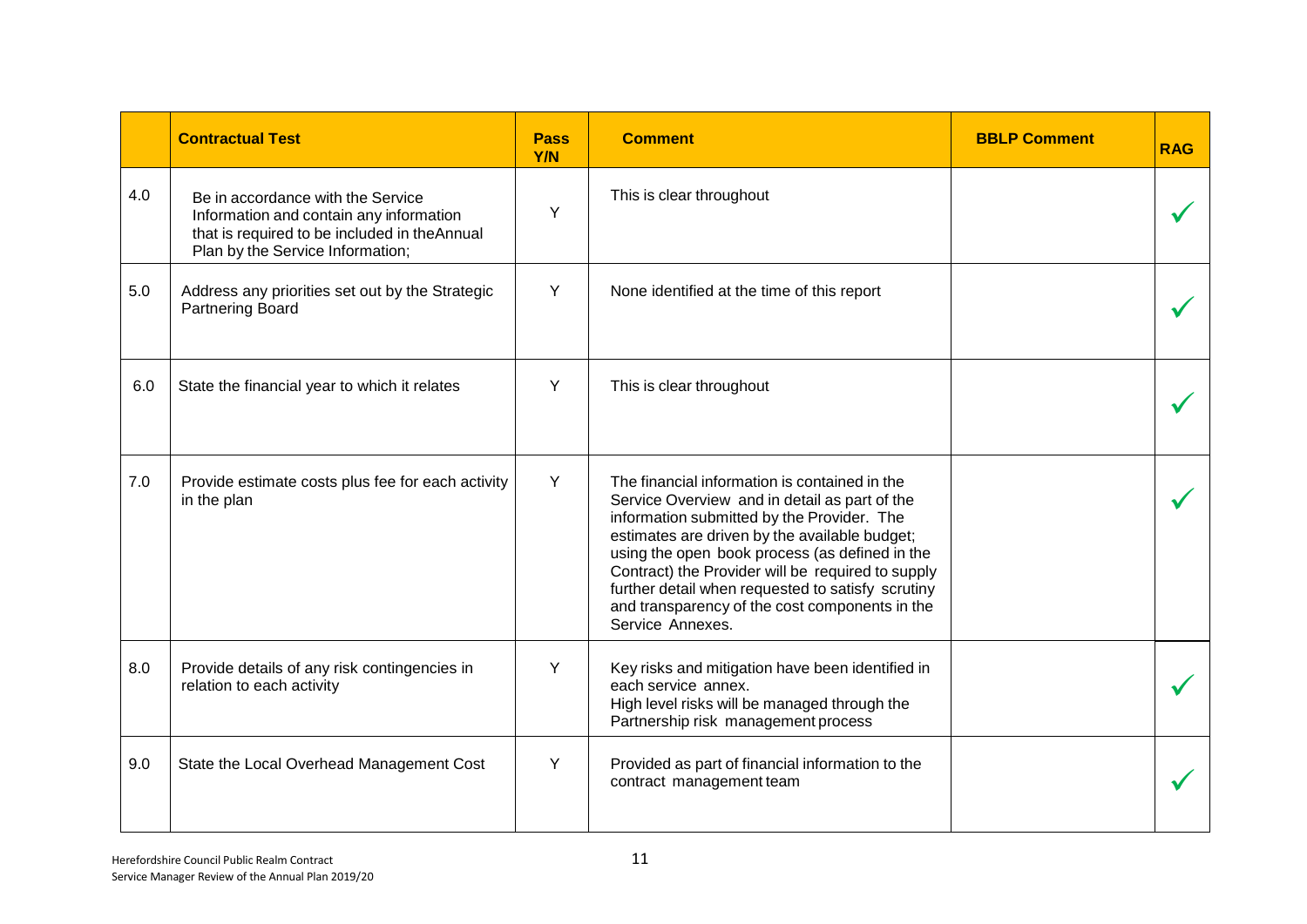| 10.0 | Show the order and timing of the works,<br>including works for Others;                                                                                   | Y | Programmes for schemes, projects and works<br>schedules have been produced in the relevant<br>annexes.<br>However BBLP will be required to agree any<br>programme or schedules as soon as<br>practicable for those schemes insufficiently<br>developed at this juncture. This will align with |  |
|------|----------------------------------------------------------------------------------------------------------------------------------------------------------|---|-----------------------------------------------------------------------------------------------------------------------------------------------------------------------------------------------------------------------------------------------------------------------------------------------|--|
|      |                                                                                                                                                          |   | the overarching contract works programme.                                                                                                                                                                                                                                                     |  |
| 11.0 | Show any dates when the BBLP will require<br>access, acceptances, materials from the Council<br>or information from Others to deliver the Annual<br>Plan | Y | None identified                                                                                                                                                                                                                                                                               |  |
| 12.0 | Show the payment mechanism for each part                                                                                                                 | Y | Included in the information provided to the<br>contract management team                                                                                                                                                                                                                       |  |
| 13.0 | Be practicable                                                                                                                                           | Y | No issues identified                                                                                                                                                                                                                                                                          |  |
| 14.0 | Be a realistic reflection of<br>BBLP's plans                                                                                                             | Y | No issues identified                                                                                                                                                                                                                                                                          |  |

| <b>Conclusion:</b>                                                                                | <b>Balfour Beatty Livings Places &amp;</b><br><b>Herefordshire Council Response</b> |
|---------------------------------------------------------------------------------------------------|-------------------------------------------------------------------------------------|
| The annual plan is accepted subject to the conditions as set out in this Service Managers Review. |                                                                                     |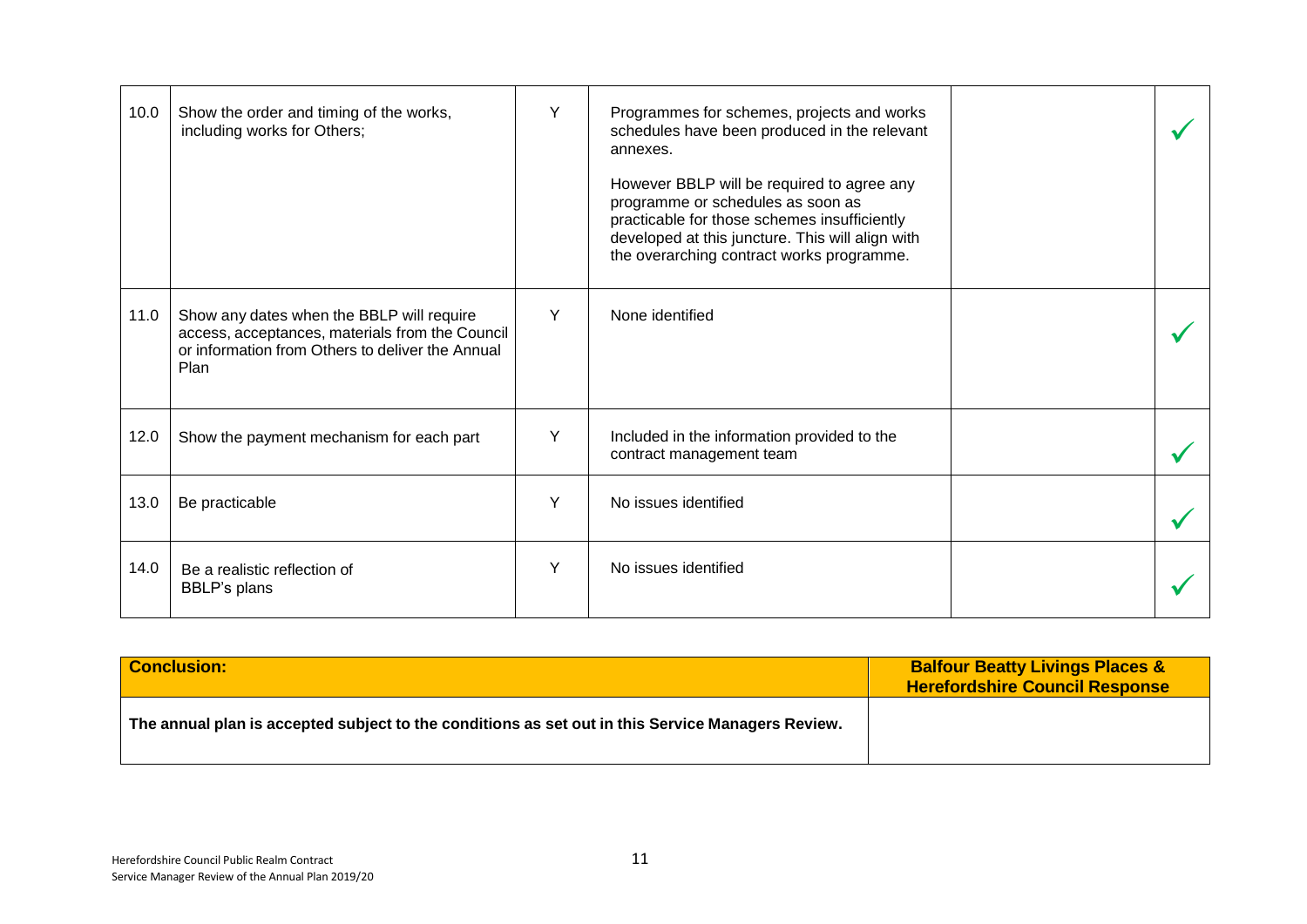**In accordance with clause 21 of the Contract dated 5 th November 2013 - Planning The Delivery of Services, the employers Service Manager accepts the Annual Plan for 2022/23 as submitted by the Provider, subject to the conditions of acceptance as set out in the Summary of Actions tabled in this review.**

### **The Employer: Herefordshire Council**

Authorised signatory

2 AM

Paul Kennedy - Service Manager

Date………………………………..

**The Provider: Balfour Beatty Living Places**

Authorised signatory

……………………………………… Laura LLoyd - Contracts Director

Date………………………………..